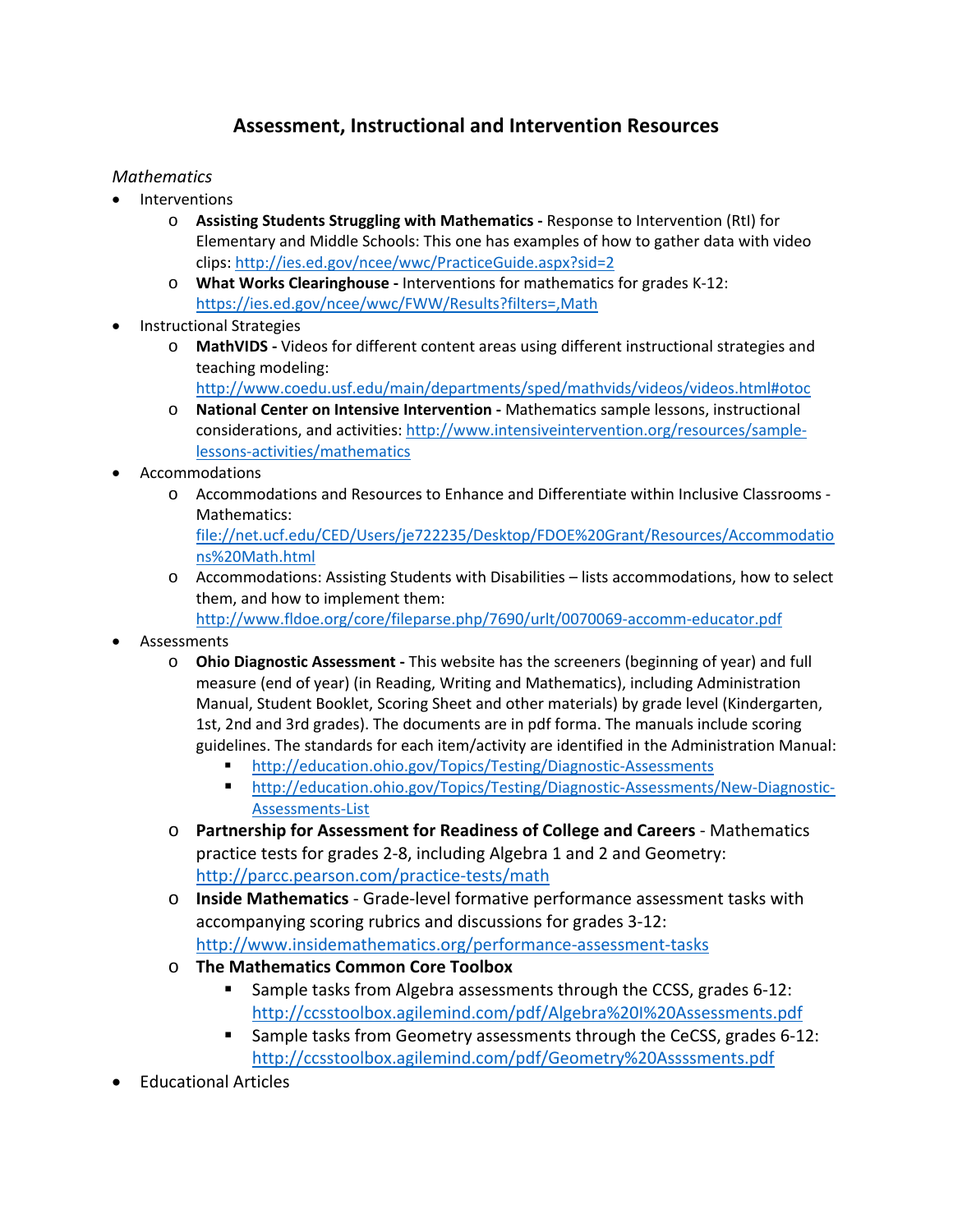- o Fuchs, L. S., Fuchs, D., & Prentice, K. (2004). Responsiveness to mathematical problem-solving instruction. *Journal of Learning Disabilities, 37*, 293–306.
- o "Supporting Mathematical Proficiency: Strategies for New Special Education Teachers"[: http://journals.sagepub.com/doi/full/10.1177/0040059917692112](http://journals.sagepub.com/doi/full/10.1177/0040059917692112)
- Other Resources
	- o **Difficulties with Mathematics -** This one has good information about specific difficulties in learning mathematics. It sample items: <http://www.pbs.org/wgbh/misunderstoodminds/mathdiffs.html>
	- o **NCTM -** Variety of resources for teachers of mathematics, including lesson plans, strategies, and instructional materials: [http://www.nctm.org](http://www.nctm.org/)

# *Reading*

- Interventions
	- o **What Works Clearinghouse -** Interventions for Literacy: <https://ies.ed.gov/ncee/wwc/FWW/Results?filters=,Literacy>
- Instructional Strategies
	- o **Florida Center for Reading Research -** From 2004 to 2008, a team of teachers at FCRR collected ideas and created Student Center Activities for use in kindergarten through fifth grade classrooms. Accompanying these Student Center Activities is a Teacher Resource Guide that offers important insights on differentiated instruction and how to use the Student Center materials:

[http://fcrr.org/resources/resources\\_sca.html](http://fcrr.org/resources/resources_sca.html)

- o **National Center on Intensive Intervention -** Reading sample lessons, interventions, and activities: [http://www.intensiveintervention.org/reading-sample-lessons](http://www.intensiveintervention.org/reading-sample-lessons-activities)[activities](http://www.intensiveintervention.org/reading-sample-lessons-activities)
- o **Reading Model Lesson Series-**Reading sample lessons in reading components developed in Florida:<http://rmls.florida-ese.org/#/home>
- Accommodations
	- o Accommodations: Assisting Students with Disabilities lists accommodations, how to select them, and how to implement them: <http://www.fldoe.org/core/fileparse.php/7690/urlt/0070069-accomm-educator.pdf>
	- o Accommodations and Resources to Enhance and Differentiate within Inclusive Classrooms - Literacy: [file://net.ucf.edu/CED/Users/je722235/Desktop/FDOE%20Grant/Resources/Inclusiv](file://net.ucf.edu/CED/Users/je722235/Desktop/FDOE%20Grant/Resources/Inclusive%20Classroom%20Accommodations%20Literacy%20DRAFT.htm) [e%20Classroom%20Accommodations%20Literacy%20DRAFT.htm](file://net.ucf.edu/CED/Users/je722235/Desktop/FDOE%20Grant/Resources/Inclusive%20Classroom%20Accommodations%20Literacy%20DRAFT.htm)
- Assessments
	- o **Diagnostic Reading Assessment (DRA)** An individually administered diagnostic reading test to assess students' relative strengths and weaknesses in nine key areas of reading: [http://www.hmhco.com/hmh-assessments/other-clinical](http://www.hmhco.com/hmh-assessments/other-clinical-assessments/dar#sthash.vWONSrNa.dpbs)[assessments/dar#sthash.vWONSrNa.dpbs](http://www.hmhco.com/hmh-assessments/other-clinical-assessments/dar#sthash.vWONSrNa.dpbs)
	- o **Reading A-Z** Measure student progress to improve overall learning with Reading A-Z's collection of easy-to-use assessment tools for key reading behaviors and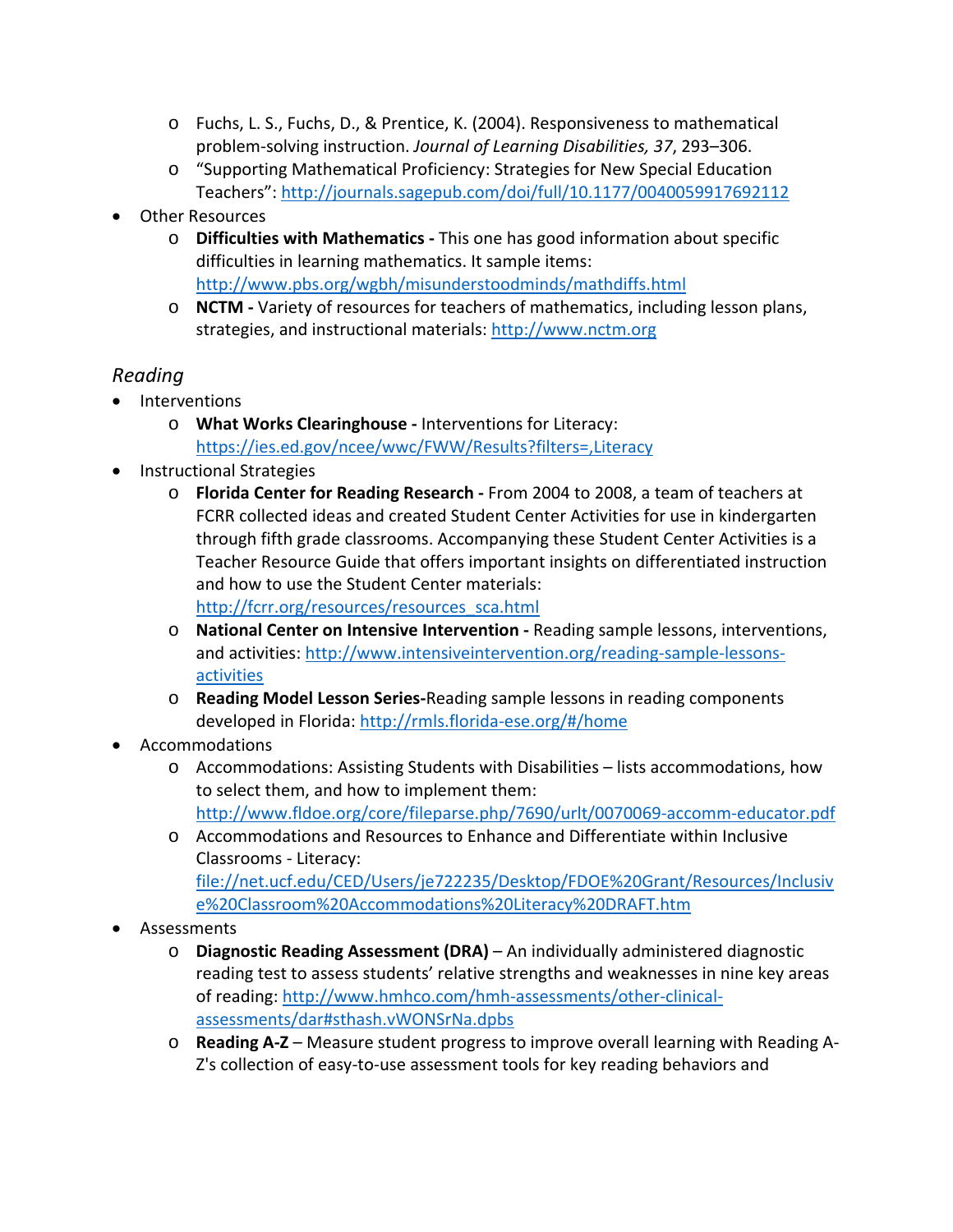foundational skills-alphabet, phonological awareness, phonics, high-frequency words, fluency, and comprehension:<https://www.readinga-z.com/assessments/>

- Educational Articles
	- o Increasing Elementary-Aged Students' Reading Fluency with Small-Group Interventions: A Comparison of Repeated Reading, Listening Passage Preview, and Listening Only Strategies:<https://eric.ed.gov/?id=EJ852478>
	- o Reliability and Validity of Advanced Phonics Measures: <http://journals.sagepub.com/doi/abs/10.1177/0734282914567870>
	- o Intensive Interventions in Reading for Students with Reading Disabilities Meaningful Impacts:<https://www.ncbi.nlm.nih.gov/pubmed/24910504>
- Other Resources
	- o **CPALMS** a statewide infrastructure project to build information systems and tools to support the implementation of the Next Generation Sunshine State Standards (NGSSS) through the integration of course information systems, standards, and standards-based resources for teachers: <http://www.floridastandards.org/homepage/index.aspx>

### *Behavior and Social Skills*

- Interventions
	- o **What Works Clearinghouse -** Interventions for Behavior: <https://ies.ed.gov/ncee/wwc/FWW/Results?filters=,Behavior>
	- o **National Center on Intensive Intervention -** Behavior strategies and sample resources: [http://www.intensiveintervention.org/behavior-strategies-and-sample](http://www.intensiveintervention.org/behavior-strategies-and-sample-resources)[resources](http://www.intensiveintervention.org/behavior-strategies-and-sample-resources)
- Instructional Strategies
	- o **LD Online** Teaching Social Skills to Kids Who Don't Have Them: [http://education.wm.edu/centers/ttac/resources/articles/teachtechnique/strategie](http://education.wm.edu/centers/ttac/resources/articles/teachtechnique/strategiesforteachingsocialskills/index.php) [sforteachingsocialskills/index.php](http://education.wm.edu/centers/ttac/resources/articles/teachtechnique/strategiesforteachingsocialskills/index.php)
	- o **William and Mary School of Education** Strategies for Teaching Social Skills in the School Environment: [http://education.wm.edu/centers/ttac/resources/articles/teachtechnique/strategie](http://education.wm.edu/centers/ttac/resources/articles/teachtechnique/strategiesforteachingsocialskills/index.php) [sforteachingsocialskills/index.php](http://education.wm.edu/centers/ttac/resources/articles/teachtechnique/strategiesforteachingsocialskills/index.php)
- **Accommodations** 
	- o **Behavior Management** (Page 42) List of accommodations that can assist with the implementation of behavior plans or support: <http://www.fldoe.org/core/fileparse.php/7690/urlt/0070069-accomm-educator.pdf>
- Assessments
	- o **Progress monitoring tools for behavior:**

<http://www.intensiveintervention.org/chart/behavioral-progress-monitoring-tools>

- Educational Articles
	- o Berry Kuchle, L., Littman J., Elledge, A., & McInerney, M. (2014). Course Enhancement Module: Evidence-Based Behavioral Interventions. Gainesville, FL: *The CEEDAR Center*. Retrieved from [http://www.ceedar.org](http://www.ceedar.org/)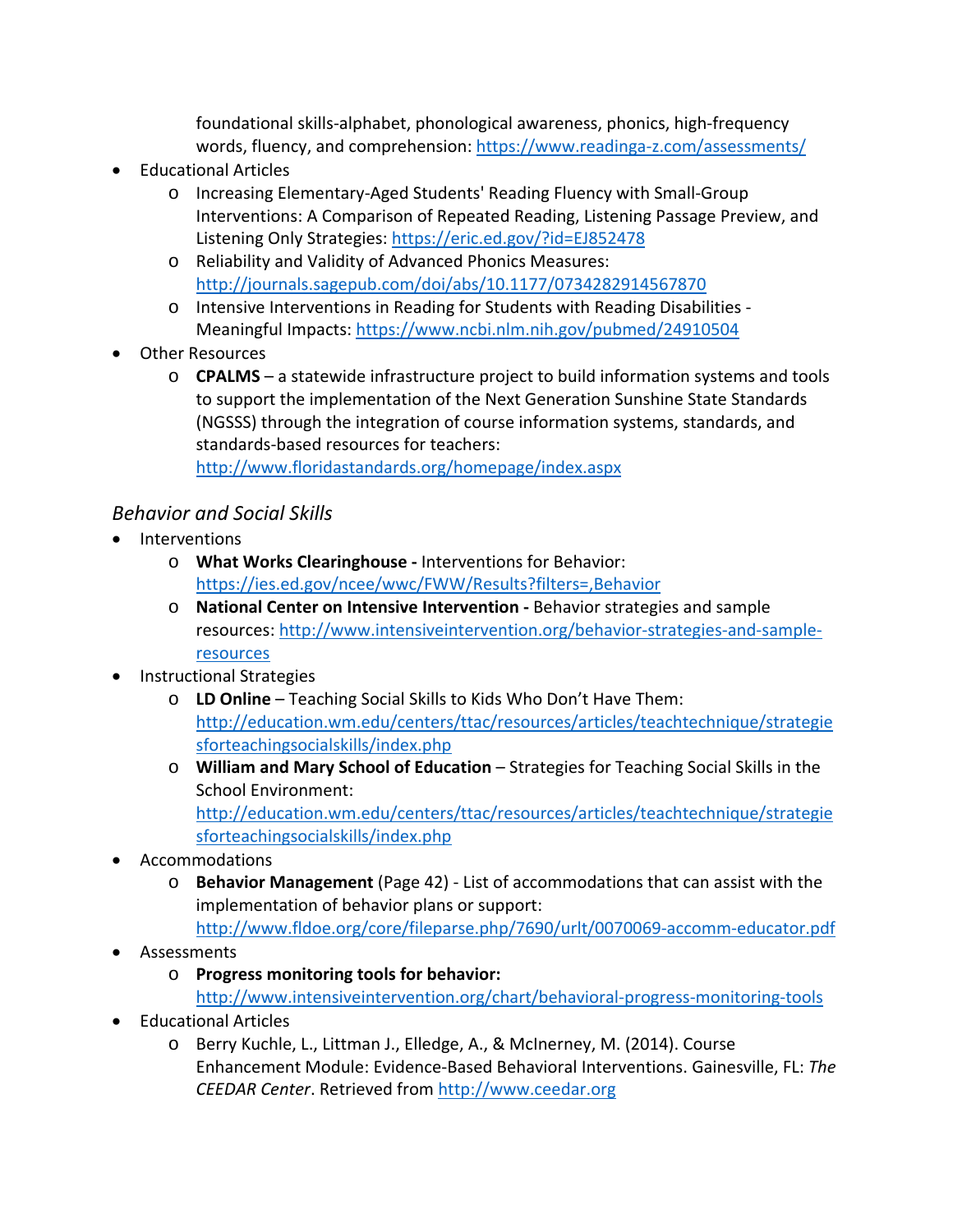- o Vincent, C., Horner, R. & Sugai, G. (2002). Developing social competence for all students. *Clearinghouse on Disabilities and Gifted Education*. Retrieved from <http://www.ericdigests.org/2003-3/social.htm>
- Other Resources
	- o **Positive Behavioral Interventions & Supports -** Everything you need to know about PBIS, how to implement it in the schools, and how to evaluate its effectiveness: <https://www.pbis.org/>
	- o FBA forms and implementation process: [http://www.pbisworld.com/tier-](http://www.pbisworld.com/tier-3/functional-behavior-assessment-fba/)3/functional-behavior-assessment-fba/ [\(Links to an external site.\)Links to an external](http://www.pbisworld.com/tier-3/functional-behavior-assessment-fba/)  [site.](http://www.pbisworld.com/tier-3/functional-behavior-assessment-fba/)
	- o The ABCs on Behavior: https://youtu.be/GxcIM8klHuY (Links to an external site.)Links to an external site.
	- o When to use an FBA: [https://www.pbis.org/evaluation/evaluation-briefs/when-to](https://www.pbis.org/evaluation/evaluation-briefs/when-to-use-fba)use-fba [\(Links to an external site.\)](https://www.pbis.org/evaluation/evaluation-briefs/when-to-use-fba)

# *Instructional and Assistive Technology*

- Applications
	- o **Seesaw** Students can "show what they know" using photos, videos, drawings, text, PDFs, and links. You can also import directly from most popular apps, like Google apps:<https://web.seesaw.me/>
	- o **Rewordify** Online software that improves reading, learning and teaching. It helps simplify difficult English and effectively teach new words:<https://rewordify.com/>
- Resources
	- o **Newsela** The Newsela Instructional Content Platform is the only platform purposebuilt to get students not just reading, but truly engaged with every word: <https://newsela.com/>
	- o **ReadWriteThink** Classroom resources for grades K-12, professional development resources and educational videos:<http://www.readwritethink.org/>
	- o **Tools for Educators** offers free worksheets, a free board game maker, board game creator, and ready to print board games to use as resources for lessons, lesson plans and printable materials for English classes: <http://www.toolsforeducators.com/boardgames/>
	- o **Assistive Technology Continuum Chart**: [file://net.ucf.edu/CED/Users/je722235/Desktop/Assistive%20Technology%20Contin](file://net.ucf.edu/CED/Users/je722235/Desktop/Assistive%20Technology%20Continuum%20Chart.pdf) [uum%20Chart.pdf](file://net.ucf.edu/CED/Users/je722235/Desktop/Assistive%20Technology%20Continuum%20Chart.pdf)
	- o **Center for Assistive and Special Technologies (CAST Center)-**Resources (videos, reproducible, lesson plan, etc.) to implement Universal Design for Learning (UDL) in classrooms:<http://www.cast.org/>

## *General Intervention Resources*

• **National Center on Response to Intervention (NCRTI) Implementer Series** – Provides foundational knowledge about essential components and implementation of RTI: <http://www.rti4success.org/resources/rti-implementer-series>